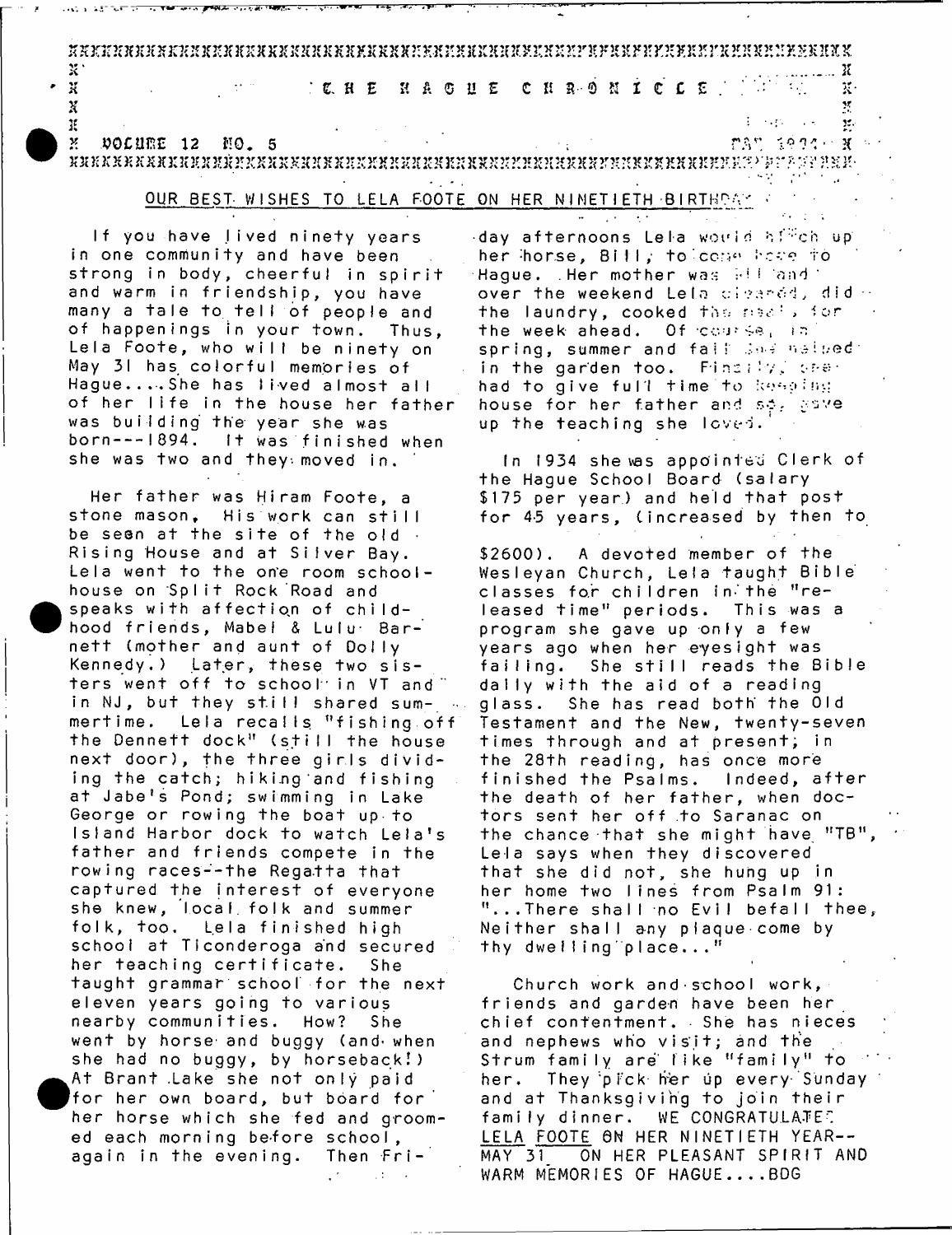### THE ISLANDS OF LAKE GEORGE THE ASSESSMENT REVIEW

 $\mathbf{r} \leftarrow \mathbf{r} \leftarrow \mathbf{r}$ 

in Lake George has a total of 172 . Assessment Inventory and Valua- .<br>Islands. 25 of these are privately . tion Data for the Town of Hague I owned and the remaining  $147$  are  $\sim$  available for examination and owned by NY State. 57 of the State islands have been developed for both day use and overnight camping. The remaining 90 stateowned islands are either too small or have not been developed because<sup>s</sup> it was not felt they could sustain the use.

A total of 332 individual, campsites are located on 49 islands. 25 campsites are located on the المناب mainland along Red Rock. Point and. $\varnothing$ Black Mt. Shore. An additional • \* \* are changed in the controller that the control of Log Bay and Red Rock Bay. There are 8 island, locations for day use and 3 on the mainland.

During the summer of 1983 a total of 24,997 individual campers utilized the islands for an. average stay of  $3.34$  days. The total revenue for the summer was approx $i$  mately  $$185,000.$  May 18 through Labor Day is the normal operating season; 'The total area of all islands used for campsites and day use  $1s/266.08$  acres and there are  $\cdot$ 327 docks on the islands. The campsite service charge for 1984 is **\$**8 **.** 0 0 ' p e r n i g h t , w i t h ..or w ithout a tent platform.

Two barges operate six days per week during camping season and as needed during the pre and post camping season to remove garbage and trash from the islands. Each barge is staffed with three men.

A total of 363 pit privies & 55 tank+type toilets service the camping and day use islands on the lake. The 55 tank type privies on the islands must be pumped on. the average of 4 times per season. Approximately 96 man-days of labor are required for this task..

Now, if you are ever faced with tr iv ia questions about the islands of Lake George, YOU ARE PREPARED! (source: NYS Dept. of Environmental Conservation...AC

医腹膜炎 计特别类

ily the Data for the Town of Hague is<br>An in available for examination and review at the Haque Town Ha! by appointment on May 26 from 4 to 8 PM. An appointment to review the Assessment information may be made by telephoning the Office at  $518 - 543 - 6161$  ;

> Mr. & Mrs. Fred Klinger's proposed alterations to their existing residence was approved since it meets all zoning. requirements:

- ' PLANNING BOARD 5/3/84

Arnold Goetsch notified the Board that-, he was creating a minor subdivision by mean of gifts and devices.

The two minor subdivisions of Steve Bevins were approved by the Board and his application for a saw mill was approved by the APA. .  $\sim$ 

The Town Board approved the request of Wally-Allison for a variance to replace a metal septic tank with a concrete one. This application has been sent to APA for their decision...AC

# GREAT OPPORTUNITY FOR LOCAL FISHERMEN

This year, in conjunction with the Bass Tournament, there will be an opportunity for any fisherman over 16 years of age to fish with a professional. During the practice day on June 16, you can go out with a Pro in his bass boat and learn some bass fishing tips. There is room for a maximum of 50 people, and the fee is \$25.00 per person. Pre-entry must be completed by May 31, 1984. If you would like to fish with a Pro for a day, and to obtain further details, contact Art Steitz at the Hague Market, 543-6555.

# $\overline{\mathcal{F}_{\mathcal{Q}}(x)}$ EDITOR TAKES A SABBATICAL

Mig Broderick, who has been the editor  $\cdot$ of this newspaper since June 1979 has been ill. She feels that it is important for her well-being to take a leave from. her "executive high paying position" until she is back on her feet again. We hope she will be back soon we miss her already!

' 5/84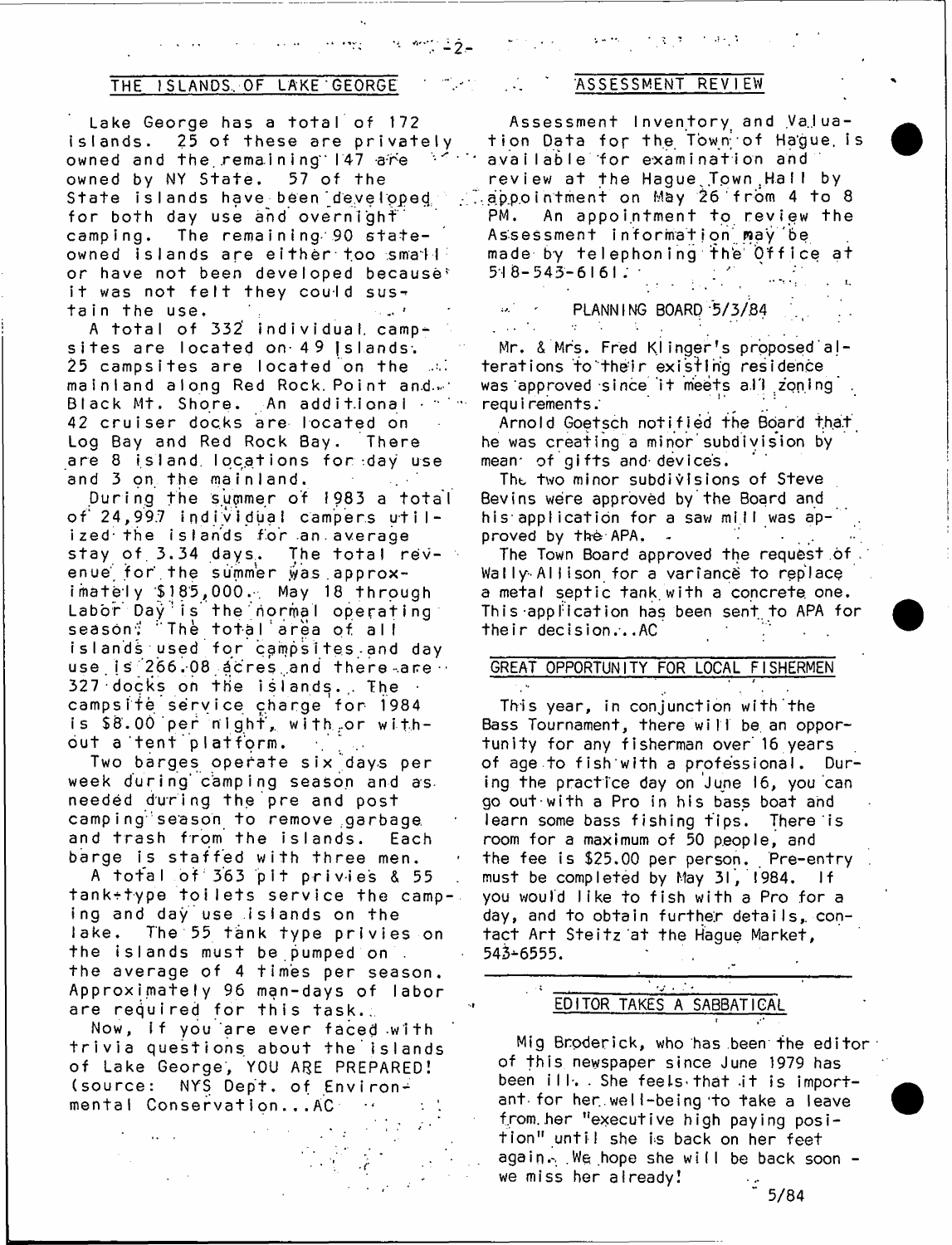## HAGUE COMMUNITY SPRING FESTIVAL **ADVICE FROM APA**

 $\bullet_{\scriptscriptstyle{\mathsf{h}}}^{\scriptscriptstyle{\mathsf{t}}}$ For the third consecutive year, the New York State Bass Federation has requested that Haque host their kick-off tournament on June 15, 16<br>and 17, 1984. The Tournament. The Tournament. jointly sponsored by Warren County and Hague, has become one of the highlight activities in the area for sportsmen and families,  $\ldots$ .

This year, with the outstanding help and support of community organizations and businesses, a well-rounded Community Spring Festival is planned. Highlighting the activities will be a Strawberry Festival in the Park and a "Grand Prix" bicycle race.

The Hague Fish and Game Club, Hague Sno-Goers Club, the Winter Carnival Committee and the Hague Chamber of Commerce all have pooled. their efforts to bring a variety of entertainment, events and activities to the Town Park on that festive weekend. There will be strawberry shortcake and ice cream.  $\begin{array}{c} \bullet \\ \bullet \\ + \\ + \\ \bullet \end{array}$ fiddlers and barbershoppers, balloons hot dogs and hamburgers, taxidermic displays of fish and animals by Alan Johns and Doris Herwig. The Blue Mountain Lake Adirondack Museum will have their mobile exhibit on display. On Saturday amateur fishermen will have a chance to fish with the professionals in their bass boats. On Saturday night the Firemen's Steak Roast will be held at the Beachside Restaurant.

All in all, we are going to have a great weekend in conjunction w ith the 1984 Bass Tournament, and it's all for good causes: The Beste Scholarship Fund, the Hague Little League Program, toward the purchase of a tent for the Community and to support future community activities and events.

. . . . K. S a n t a n i e I I o

\* \* \*\* \* \* \* \*\* \* \* \* \*\* \* \* \* \*\* \* \* \* \*\*

**e**<br>*o<sup>1</sup></sup><br><i>b*<br>*b Creat people as if they were what they* ought to be, and you help them to become what they are capable of being....Goethe  $\cdot$ 

Landowners and developers will have the .chance to-seek advice from agency staff members as the Adirondack Park Agency field services program launches its fifth operating year.

Past field services sessions have allowed the agency's staff to help park landowners in a number of wavs:

Agency staff respond to many types of questions at the field services meetings.

Meetings will be held in Elizabeth town on July 18 and Sept.  $12<sup>+</sup>$ and in Lake George on June 20 and *&* August 15. Call (518) 891-4050 or write P.O. Box 99, Ray Brook, NY 12977 for time and exact location.

#### BESTE SCHOLARSHIP FUND

If you can't make it to Hague on . June 16 and 17 for the big Hague Community Spring Festival featuring the New York State Bass Federation Tournament, the Strawberry Festival and the "Grand Prix" Bicycle Race, maybe you or your association would like to make a donation to the Beste Scholarship Fund. Your greatly appreciated donation can be sent in care of the Hague Chamber of Commerce, attention Tom James, Silver Bay, NY 12874...KS

#### WILD FLOWERS ABOUND IN HAGUE!

Do you know how to identify them and where to find them?

If you wish to join a Wildflower Walk to learn more about Hague wildflowers, join Laura Meade on June 2 at 9 a.m. at the Town Hall parking lot. Wear hiking clothes and-walking shoes, and provide your own transportation, if possible. The flowers will determine the destination - we will go where they are blooming!

If you have questions, call 545-6060.

-3-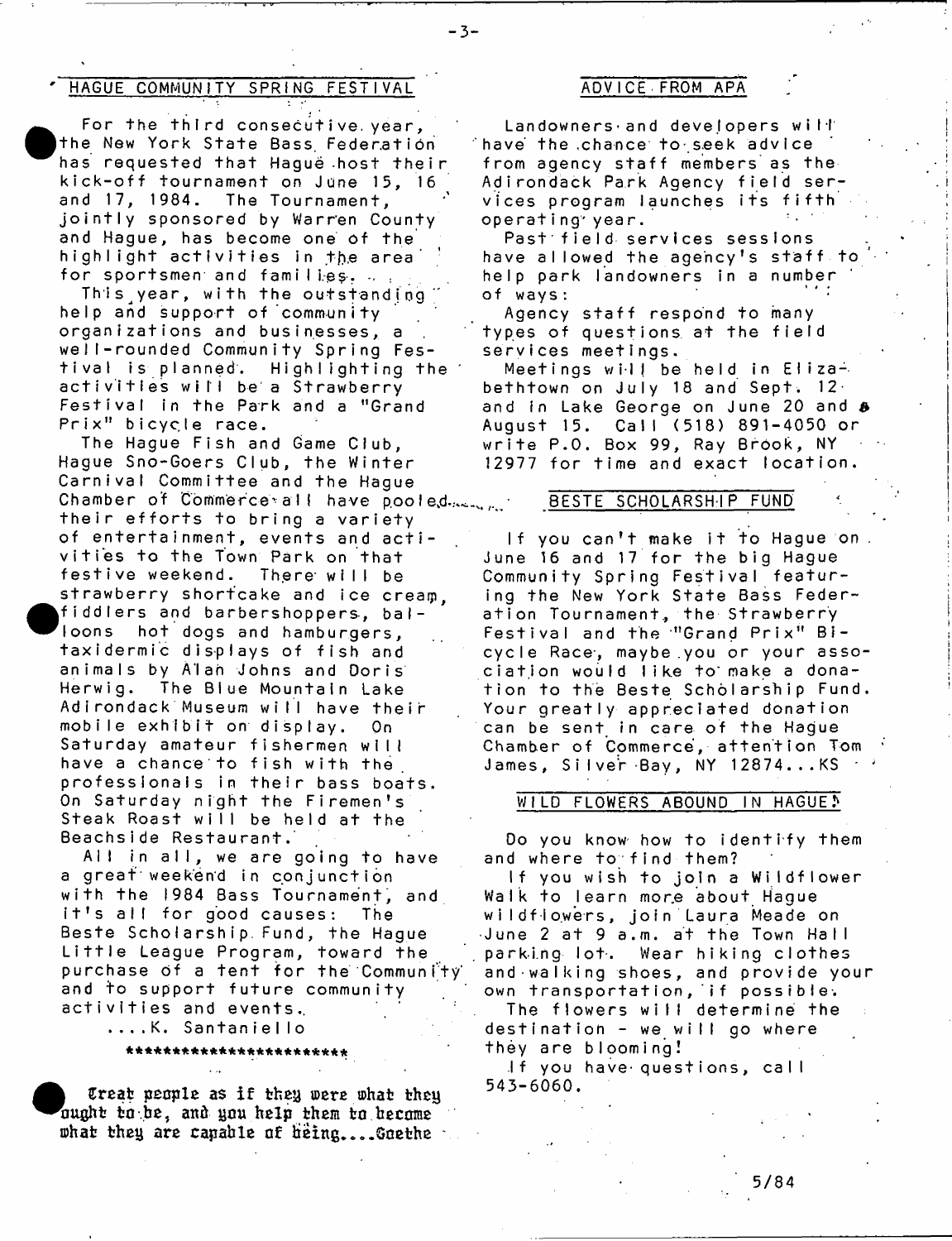# TOWN BOARD MEETING 5-8-84 "HAGUE OF MY

2  $\mathbf{r}^*_{\mathbf{q}}$  .  $\bullet$  ,  $\mathcal{H}_1$ 

Meeting opened with a public hearing on bids for new highway equipment.

Resolution passed after public hearing to raise Real Property Tax Exemption for those  $65$  or over (Lim ited income) fFom \$5,000 to **\$6,000.**

There will be a *1.9%* raise in the cost of Blue Cross beginning in July.

At the April 25 meeting of APA, it was decided no permits from them would be needed in the use of BTI. (Bacillus thurenesls israelensis)

Note of thanks from Harvey Yaw f am i 1 y *p. .*

i

Motion carried to approve wafving of launching fee at town park, putting up portable bleachers and teth- weather and black flies ering a hot air balloon during the Bass Tournament, June 15 - 17. . home in Birmingham, AL.

The allocated \$100,000 for the Adirondack Review was vetoed by Governor Cuomo.

Revised Town Beach Ordinance will be finalized at a public hearing on Thursday, May 24 at  $6:30$  PM.

Cable TV will be arriving as soon as N.Y. Telephone completes its work.<sup>slogans.</sup> We also wish to thank the

The state has requested a meeting with the town re: landfill.

Around the clock sheriff's satellite will be in Hague this summer.

Neighborhood Watch meeting on May 22 at 7 PM.

Word changes were made to Resolution #13 of 1983 which deals with health insurance for newly elected or appointed officials.

Dan Belden recommended the possible use of ultra-low water fixtures for use in our troubled park sewage system. He is in charge of repairs.

An agreement will be reached be-, tween the town and Mr. Huestis to raze school building. What is left of salable items will be made available to the buying public. Repairs to be made by Highway Dept. at several Hague; locations.

At a special Board meeting on May 14, decision was made to accept the competitive bids of H.L.Gage and T. and T. Sales, both of Albany, for the new highway equipment.

 $-4-$ 



Harry had sent in several entries but this is the one that caught the eyes of the judges.

Harry first came to Hague after his marriage to Betty Handy, whose family lived in a Victorian house on Holman HIII for many years. Betty and Harry spent a day of their honeymoon as guests of Miss Mary Vietor in the house next door. Though it was a chilly stay, Harry decided then and there that besides being in love with his bride, he was also in love with Lake George. They have been coming back in the summers since then. They are some of the first summer "guests" to return each year, in spite of the cold, damp

The deBuys make their home away from

In second place was the slogan: "Winter spring, summer, fall - Hague for al $\overline{\mathbb{T}^n}$ sent to us by Petey Michael of Friends' Point and Wynnewood, PA.

The Hague Chronicle Staff thanks all those who participated in our contest. We came up with some original and clever judges who devoted an evening to judging the 38 slogans that we had. The judge and the organization which was represented are as follows:

Tom James - Chamber of Commerce Jim McGuire - Fire Department Ed Crabbs - Historical Society Bob Hoyt - American Legion Betty Decker - Home Bureau Michele Brunet - Girl Scouts Bertha Dunsmore - W inter CarnIval Comm. Sharon Busick - Garden Club

The Sno-Goers and The Fish and Game Club were not represented.

We haven't decided exactly what we will do wi th the winning slogan, but you can be sure that we will do something! We love It! djh

#### \*\*\*\*\*\*\*\*\*\*\*\*\*\*\*\*\*\*\*\*\*\*\*\*\*\*

*The A tn a lg h t and na/iAovo path would n o t be so narrow if more people walked it.*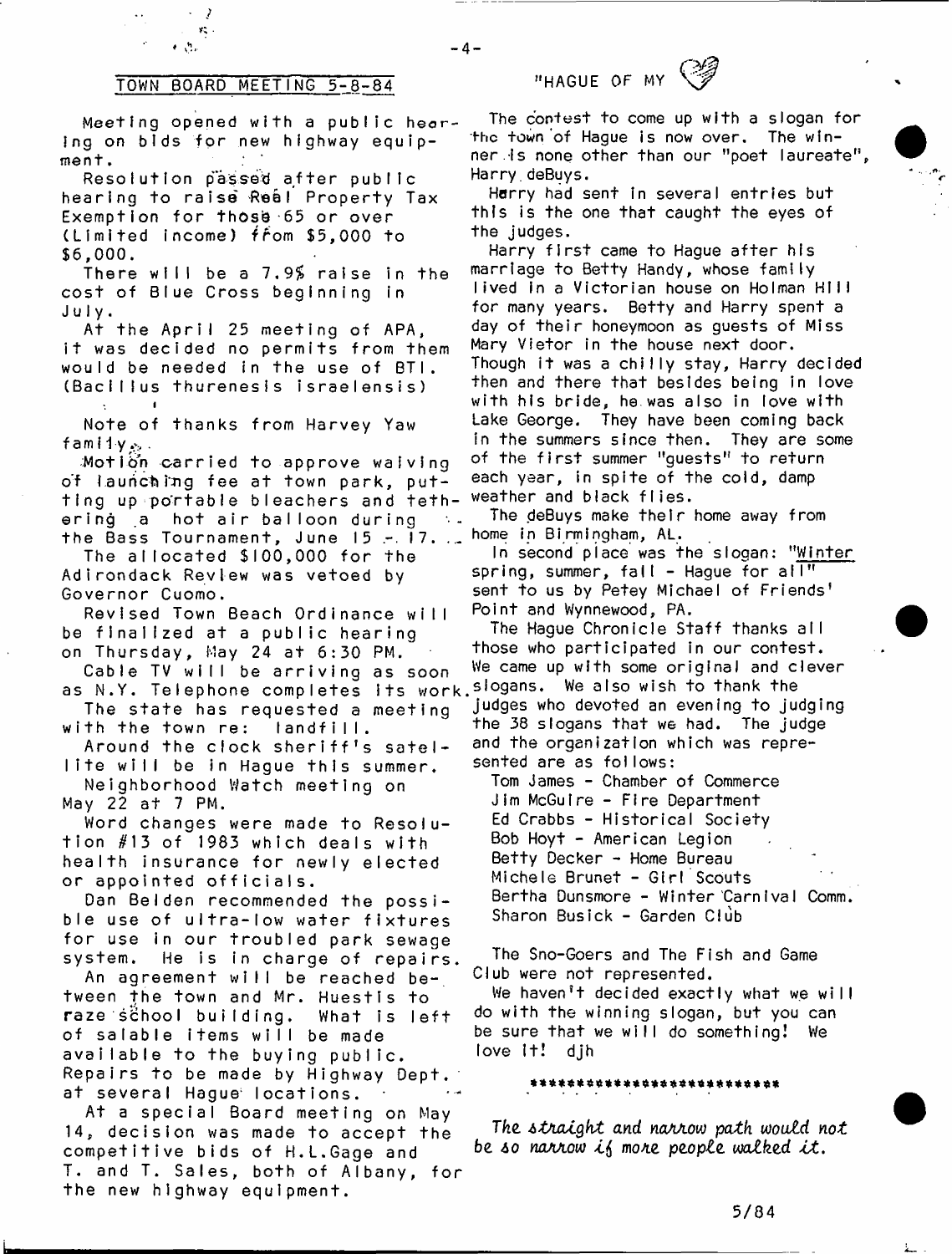# HAGUE POST OFFICE

**•** The Hague Post Office was a. feature in the May 1984 Mountain Views, a monthiy news. letter published by the Postal Department for its employees in the Glens Falls area.

Hague's first post office was established in 1816. The present, location was chosen in 1966 after. many moves, in. the past  $168$  years.

The Post Of fice has just been renovated. The lobby which houses all the boxes remains open through the lunch hour. The service desk closes from  $12:15$  to  $1:45$  PM each day.

In 1958 Penny. Bolton was hired as Acting Postmaster with a permanent appointment in 1959. Alancy Getta received her full appointment as rural carrier in 1981 and  $\sim$ Jackie Fort was hired in 1981 as PTF clerk. She runs the Post Office in Penny's absence.

Hague is lucky to have two such  $\bullet$ <sup>+</sup><br>s<br>B fine post offices. Ethel Andrus, the very efficient postmaster at Silver Bay has as her assistant Betty Braisted.

 $\sim 10$ 

# ELDERHOSTEL AT SILVER BAY

What is ELDERHOSTEL? ELDERHOSIEL is a continuing education program for people 60 years of age and older. ELDERHOSTEL participants travel to college campuses and conference centers, attend three classes each day for one week, and take part in field trips and recreational activities during, free time.

Silver Bay Association will be hosting a week of ELDERHOSTEL this summe'r frcm June 10 to June 16. Courses being offered include Adirondack Geology, Study of Lebanon, and Conversational Spanish. Interested area residents (age 60 and oider) can register for these courses for a nominal fee.  $\circ$ 

 $\bullet$ <sub>s</sub> For more information, contact  $\cdot$ Silver Bay-Association (543-8833) $\cdot$ 

### JOB EXCHANGE

- 5-

 $\mathbb{R}^4$  if  $\mathbb{R}^4$  if  $\mathbb{R}^4$ We have had three responses to our- Job Exchange service, as printed in last month's Chronicle. .. From Ballston Lake: "My name Is. Allison Cameron- and my phone, number is: 518-877-5025 or 518-543-8848 on weekends until Tate June. I'm fourteen and have working. papers. I'm responsible, hardworking, eager, reliable, polite, and friendly. Itll consider most anything. I love children and pets and enjoy working with people. Thank you for providing this great service! :

Sincerely, Allison Cameron" And from Hague: "I would -I,ike summer jobs of raking, mowing or cleanup. I am Ricky Myers, Box 148 New Haque Rd., Hague, NY 12836 585-7470". .

Pamela Clifton, age 16 has had experience in baby-sitting. She is also interested in helping in a home or motel either by the  $\sim 10$ hour, day or week. She may be reached through her grandmother, at 543-6501.  $\frac{1}{2}$  ,  $\frac{1}{2}$ 

The June issue of The Haque  $\cdot$ . Chronicle will be publish any other requests that were too late for this issue. DJH

# ELEMENTARY-MIDDLE SCHOOL CONCERT

On May 23 at 7:30 PM in the Cafetorium at the school, the Middle School Band under the direction of Mr. Nelson Shapiro will present a program of classical, jazz and rock compositions.

Also featured will be the Ele-÷. mentary and Middle School Choruses under the direction of.Mrs. Linda Azer..  $\sim 10^{-4}$  m  $^{-1}$ 

The -fou rth and fifth grade .bands under the direction of Miss Ter.i. Korb. will also take part in the concert. The public is invited to attend.<br>\*\*\*\*\*\*\*\*\*\*\*\*\*\*\*\*\*\*\*\*\*\*\*\*\*\*\*\*\*\*\*\*\*

The highest regard for a man's.  $\ldots$ toil is not what he gets for it, but rather what he becomes by it.

÷

5/84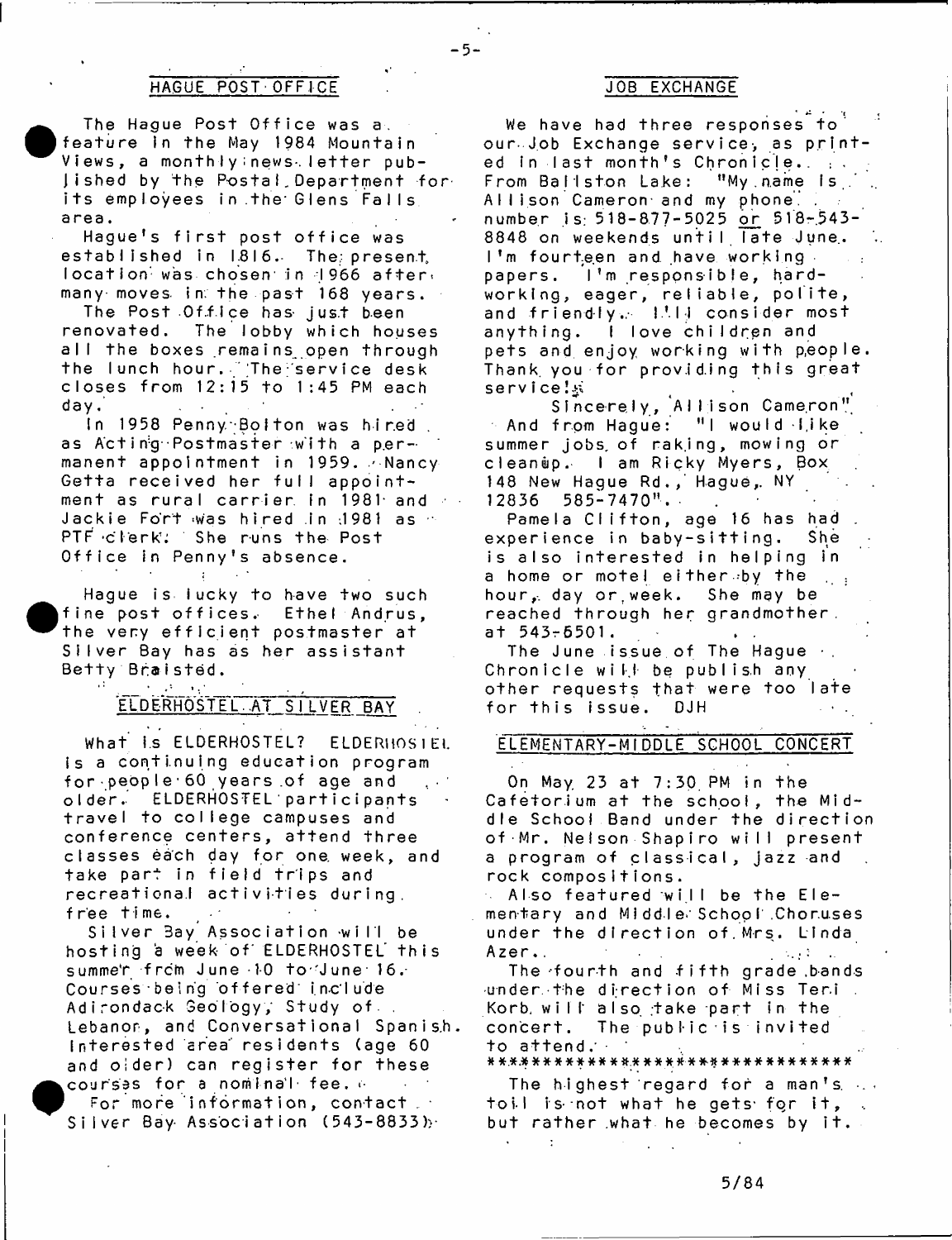■ ... ... -May .21 , 1984

-6-

Dear Daphne,

Soon you'll be joining the seasonal faces of old friends who are returning to Hague from various winter haunts...and just in time, I might add. The BLACK FLIES are back and they are HUNGRY!!! figure the more people, the more bites are spread around :

We'll find out how honest people are when Haque adds up the  $s$ 's collected by the honor system for boat launching fees th is season. Won't have to worry about ANY fee during the'BASS Tournament since ALL launching fees are to be waived for those three days. Guess the tournament fisherpeople have all their money tied up in big boats, motors and fishing gear so there's nothing left over to get the boats<br>in the water. in the water.  $\mathcal{L}$ 

The old school is slowly' coming down and lots of salvageable stuff is being sold.  $1<sup>†</sup>$ s hoped that the sales will pay for the cost of getting the building down and the site cleaned up...right now it looks like there has been an explosion.

 $\mathbf{r}$ 

Must be that attracting  $a_{\perp}$  lot of tourists is good for the economy since the State, County and little ol' Hague are all really working hard to attract as many of those tourist dollars to our area as possible. Sales tax<sup>tr</sup>evenue helps hold down taxes for all of us.

As the mountains return to springtime green and flowers brighten the landscape, some of the seasonal questions are asked as residents observe changes that have occurred' over the winter. The questions all cover the same theme; "Why did THEY' or why don't THEY did or do such and such?" The answer is quite simple, a vocal person or persons worked for an objective. Most people don't want to take the time to get involved with local issues, and that's o.k., but those that do,

find the Town-goes their way,.. "Ye olde squeaky wheel, etc:.."

 $\frac{1}{2} \sqrt{2} \left( \frac{1}{2} \sqrt{2} \right) \sqrt{2} \left( \frac{1}{2} \sqrt{2} \right) \sqrt{2} \left( \frac{1}{2} \sqrt{2} \right)$ The one problem we all should. put at the top of our problem list is to keep Lake George pure and  $\cdots$ c I ea r . . . Bb i I d I.ngs come;,and, go *\* but if the Lake ever ooes, we'll all have had  $\left\{ \mathbf{t}^{\text{H}}\right\} _{n\times n}$  ,  $\left\{ \mathbf{v}_{\text{H}}\right\} _{n\times n}$ 

Another five weeks and you'll be here for your too brief visit... Remember, the most Important thing  $\cdot$ that you can put on each day is a smile.... Love, Mama

SCHOOL NEWS

On June 12 the annual meeting of the Ticonderoga School District  $\blacksquare$ will be held in the cafeterla of. the high  $\mathsf{ischool}.$ 

 $\alpha$  is a finite state.  $\mathcal{L}^{\mathcal{A}}$  ,  $\mathcal{L}^{\mathcal{A}}$  ,  $\mathcal{L}^{\mathcal{A}}$ On June  $13 \cdot$ will be the budget vote and also the election of  $new \rightarrow \Box$ school board members. There will be three 3-year vacancies and one  $1$  yr. vacancy to fill in the unex-. pired term of Vali Pulliam. . . ; Those running will be:  $\cdot$  Incumbents Dr. William Brennan and Nancy Reale. Also William Grinnelik ' Mary Cheslik, Martin Halpert and Orly Dixon. Both Dr. Brennah and Nancy Reale are Hague taxpayers.  $Perhaps.next, year, Haque, will be$ able to produce another candidate\* Dennis Hens, our very capable Board member for the past 3 years has chosen not to run this time.

# NEW- BUS I NESS VENTURE'

 $\sim$  V  $\sim$   $\sim$   $\sim$   $\sim$   $\sim$ Tom James and John Breitenbach,  $J$ r. announce the establishment of the "<u>Silver Bay Guidebo</u>at and <u>Canoe Co</u>." The firm will specialize in custom construction, restoration and refinishing of Adirondack. Guideboats, canoes and small,  $c$ raft. $\Box$ 

\*\*\*\*\*\*\*\*\*\*\*\*\*\*\*\*\*\*\*\*

*I t* X&tt *' t nzc.z66<LKy'i.£'o* b£ow- *o a t khe. other person's light to let* ■ *youJi* otoit' 4 /u .n e '. . . *Anonymous*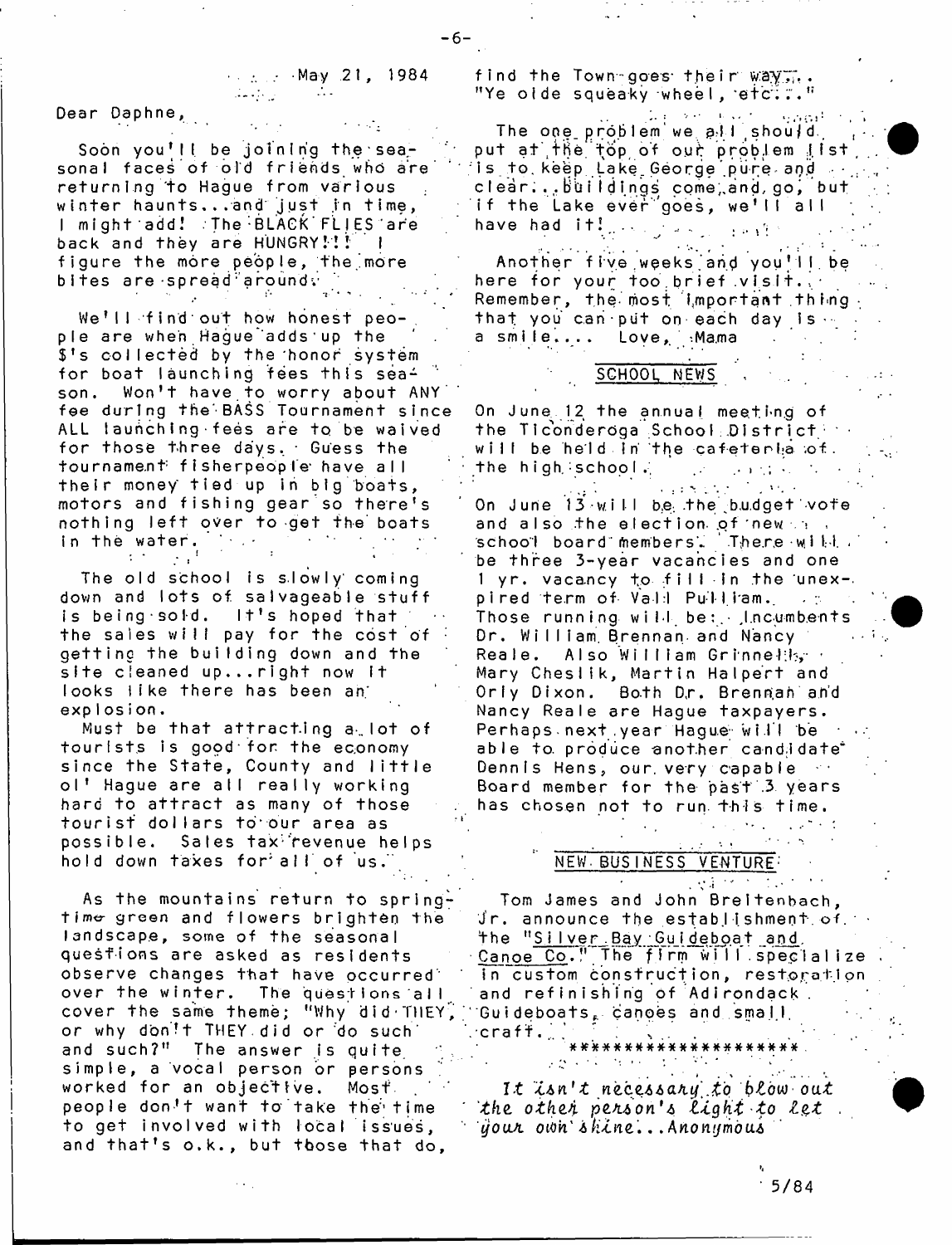### **SOUNDINGS**

- B' N A girl, to Dennis and Carol (Ticknor) Jimenez on February 15" in Memphis, TE. Grandparents are Donna and Howard Ticknor. of Miami and Hague. The baby is named for her great-grandmother Marie B. Ticknor, late of Hague an d MI am I .  $\mathcal{A}^{\mathcal{A}}$  and
- BORN A boy, Kelth John to Felisa and John Van Leeuwen on April 14 at Schenectady, NY. He-is the th grandson of Rev. and Mrs. Corne.lius Van Leeuwen of Scot<sub>ia</sub>, NY He joins a brother,  $2\frac{1}{2}$  yrs. old.
- BORN A daughter, Christine, to Mary (Belden) and George Smith. Grandparents are Helen & Joe Belden; great- grandmothers are Madeline Loach and Esther Belden and great-great grandmother is Lula Giffodd.
- $BORN A boy, Andrew McGraw, to$ Alice and Scott Patchett, on May 4. Grandparents are Lynn & Bob Patchett; Trout House Village.
- MARRIED Nancy P. DeLarm, Hague, to' Richard Fogwell of Stamford, CT and Jupiter, FL on April 21 in Florida.
- MARRIED Pauline Davis, daughter of Donald Davis, Hague, to Gene Wilson on May 12 at the Trinity Baptist Church in Schenectady, NY. They will reside in Des Moines, lowa.
- MARRIED Debra Weigand, Seneca Falls, NY to William M. Smith, son of the late M/M Thomas Smith of Hague, on May 12 in Seneca Falls.
- DIED Byron E. Armstrông, 93, a former resident of Hague, on April 13 in Woodbury, TE. Among the survivors is his daughter, I rene Catlin, Hague.
- DIED Morris E. Auerbach of Albany and Silver Bay on May 6, 1984 in Albany.

TROUT HOUSE VILLAGE RESORT has been listed in the 1984 editions of the MOBIL TRAVEL GUIDE. Over 20,000 restaurants, hotels, motels and resorts are ilsted and rated on a one-to-five sran basis- in the seven .volume book.

- LAURA MEADE was the first prize winner in the flora division in a recent contest of the High Peaks Audubon Chapter of the National Audubon Society. The  $\mathsf{p}\cap\mathsf{ize}$  winning slide was a poppy in the.garden of Clifton West, Haque.
- RUDOLPH MEOLA and TIMOTHY STRUM, seniors in Ticonderoga High .School., have qualified to receive the Presidential Academic Fitness Award.

 $\mathcal{L}^{\text{max}}(\mathcal{F})$  , where  $\mathcal{L}^{\text{max}}(\mathcal{F})$ 

### HONOR ROLL STUDENTS AT THS

The following students. from Hague are listed on the Third. Quarter Honor Roll at Ticonderoga High: First Honors

4^1 SA CAPONE;. STEPHANIE FITZGERALD; 'ROBERT GAUTREAU; VICTORIA SCHOLTEN Second Honors :. PAUL BELDEN; CHERYL COBB; PATRICK

FISH-; JENNIFER FITZGERALD; .RUDOLPH MEOLA; JEFFREY PLASS; JANET ROSS; LANA ROSS; TIMOTHY STRUM; BONNIE SWINTON; STEPHEN YOUNG

#### WE GOOFED - AND WE'RE SORRY

On our Spring Athletic roster last month we failed to include the following: Girls! Track: Amy McKee and Victoria Scholten; Boys' Track: Jay Denno; Baseball: Tim Denno and JV Baseball: Jeff Plass

# DON'T BLAME YOUR MAILMAN!

The Hague Chronicle tries to publish about the 15th of each month. This month we ran into many problems - some seen, others unforeseen. We finally got it all pulled together and it will be in the mail 5/22. Just one week late. Sorry "bout  $that...$ djh

5/84